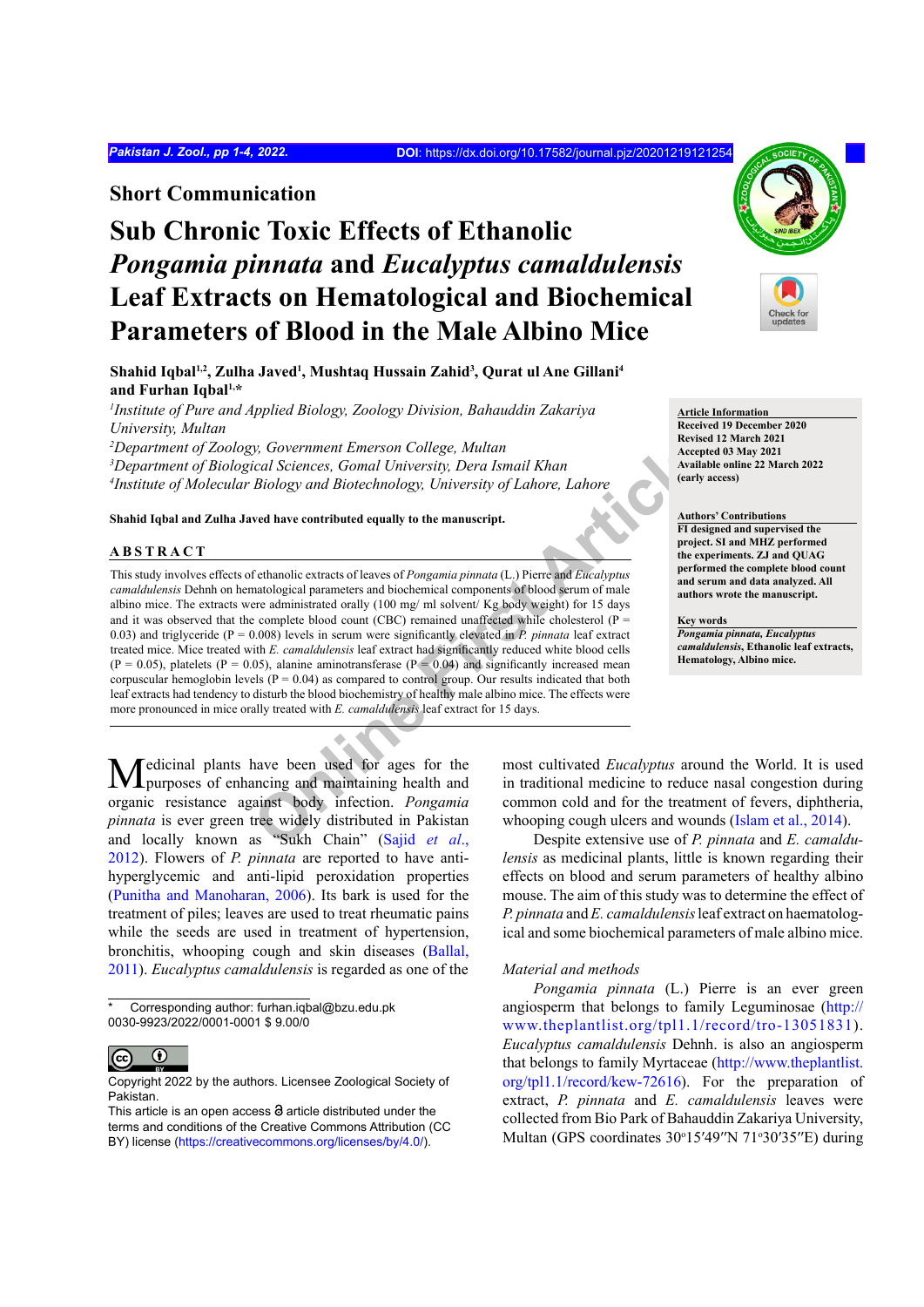March, 2019. They were identified by a professional plant taxonomist [\(zafarbzu@yahoo.com](zafarbzu@yahoo.com)). Voucher specimen of *P. pinnata* (BZBOT0005342) and *E. camaldulensis* (BZBOT0001545) were deposited in the herbarium of Institute of Pure and Applied Biology, Botany Division of Bahauddin Zakariya University, Multan.

Leaves of *P. pinnata* and *E. camaldulensis* were weighed and dried in shade for seven days. Leaf extract solution was prepared following Zahra *et al*[. \(2015\) a](#page-3-2)nd 100 mg of each extract was dissolved in 1ml of distilled water to prepare their 100 mg/ml solvent/Kg body weight dose. The above mentioned extracts were administrated to four weeks old, male albino mice (C57BL/6 strain) (N  $= 24$ ) orally for 15 days. The blood samples (about 1.5 ml) were collected through direct cardiac puncture. About 250 µl of this blood was sampled in tube containing 0.5M EDTA as anticoagulant and was used for complete blood count analysis in hematological analyzer (CBC Analyzer, Sysmex 21, Japan). A second blood aliquot from each subject was centrifuged at 14000 rpm for 10 min to separate the serum from the blood cells. Cholesterol, alanine transaminase, aspartate transaminase, total protein, creatinine and triglycerides were determined in each serum samples through the diagnostic kits (Labtest, France) as per the instructions of their manufacturers.

All the data is expressed as mean  $\pm$  standard error of mean. Statistical package Minitab (version 16, Pennsylvania) was used for the statistical analysis of the results. Two sample *t*-test was applied to compare all studied parameters of complete blood count and serum biochemistry between a specific leaf extract treated and untreated male albino mice.

## *Results*

[Table I](#page-1-0) shows the effect of leaf extracts of *P. pinnata* and *E. camaldulensis* on the haematological and biochemical parameters of mice blood. *P. pinnata* leaf extracts administered as 100 mg/kg body weight causes 49% decrease in WBC, 20% decrease in platelets, whereas, *E. camaldulensis* leaf extracts causes 61% and 39.5% reduction in WBCs and platelets, respectively. Some other haematological parameters are upregulated *i.e.* MCH 22%, MCV 16%, red cell distributions width 30% and platelet distribution width 37.6%.

<span id="page-1-0"></span>**Table I. Effect of ethanolic extract of** *Pongamia pinnata* **and** *Eucalyptus calmedulensis* **at 100 mg/ ml solvent/ Kg body weight on hematological parameters and biochemical components of male albino mice.**

| ml) were collected through direct cardiac puncture. About<br>250 µl of this blood was sampled in tube containing 0.5M<br>EDTA as anticoagulant and was used for complete blood<br>count analysis in hematological analyzer (CBC Analyzer,<br>Sysmex 21, Japan). A second blood aliquot from each<br>subject was centrifuged at 14000 rpm for 10 min to<br>separate the serum from the blood cells. Cholesterol,<br>alanine transaminase, aspartate transaminase, total protein,<br>body weight on hematological parameters and biochemical components of male albino mice. |                                     | biochemical parameters of mice blood. P. pinnata leaf<br>extracts administered as 100 mg/kg body weight causes<br>49% decrease in WBC, 20% decrease in platelets, whereas,<br>E. camaldulensis leaf extracts causes 61% and 39.5%<br>reduction in WBCs and platelets, respectively. Some other<br>haematological parameters are upregulated i.e. MCH 22%,<br>MCV 16%, red cell distributions width 30% and platelet<br>distribution width 37.6%.<br>Table I. Effect of ethanolic extract of Pongamia pinnata and Eucalyptus calmedulensis at 100 mg/ml solvent/ Kg |                                                       |
|----------------------------------------------------------------------------------------------------------------------------------------------------------------------------------------------------------------------------------------------------------------------------------------------------------------------------------------------------------------------------------------------------------------------------------------------------------------------------------------------------------------------------------------------------------------------------|-------------------------------------|--------------------------------------------------------------------------------------------------------------------------------------------------------------------------------------------------------------------------------------------------------------------------------------------------------------------------------------------------------------------------------------------------------------------------------------------------------------------------------------------------------------------------------------------------------------------|-------------------------------------------------------|
|                                                                                                                                                                                                                                                                                                                                                                                                                                                                                                                                                                            | Control<br>$(n = 6)$                | Pongamia pinnata<br>treated mice<br>$(n = 6)$                                                                                                                                                                                                                                                                                                                                                                                                                                                                                                                      | Eucalyptus calmedulensis<br>treated mice<br>$(n = 6)$ |
| <b>Hematological parameters</b>                                                                                                                                                                                                                                                                                                                                                                                                                                                                                                                                            |                                     |                                                                                                                                                                                                                                                                                                                                                                                                                                                                                                                                                                    |                                                       |
| White blood cell $(x 10^3 \mu L^{-1})$                                                                                                                                                                                                                                                                                                                                                                                                                                                                                                                                     | $17.9 \pm 10.2$                     | $9.14 \pm 4.45$                                                                                                                                                                                                                                                                                                                                                                                                                                                                                                                                                    | $7.0 \pm 1.52$ *                                      |
| Red blood cells (x $10^6$ $\mu$ L <sup>-1</sup> )                                                                                                                                                                                                                                                                                                                                                                                                                                                                                                                          | $4.3 \pm 0.5$                       | $4.99 \pm 1.12$                                                                                                                                                                                                                                                                                                                                                                                                                                                                                                                                                    | $4.31 \pm 1.34$                                       |
| Hemoglobin $(gdL^{-1})$                                                                                                                                                                                                                                                                                                                                                                                                                                                                                                                                                    | $10.32 \pm 2.25$                    | $11.1 \pm 0.91$                                                                                                                                                                                                                                                                                                                                                                                                                                                                                                                                                    | $12.74 \pm 4.33$                                      |
| Mean corpuscular hemoglobin concentration (gdL <sup>-1</sup> )                                                                                                                                                                                                                                                                                                                                                                                                                                                                                                             | $31.78 \pm 1.86$                    | $31.4 \pm 3.36$                                                                                                                                                                                                                                                                                                                                                                                                                                                                                                                                                    | $33.62 \pm 3.79$                                      |
| Mean corpuscular hemoglobin (pg)                                                                                                                                                                                                                                                                                                                                                                                                                                                                                                                                           | $23.93 \pm 4.68$                    | $23.8 \pm 6.06$                                                                                                                                                                                                                                                                                                                                                                                                                                                                                                                                                    | $29.22 \pm 2.28^*$                                    |
| Mean corpuscular volume (fL)                                                                                                                                                                                                                                                                                                                                                                                                                                                                                                                                               | $75.3 \pm 13.4$                     | $75.7\pm11.6$                                                                                                                                                                                                                                                                                                                                                                                                                                                                                                                                                      | $87.22 \pm 4.32$                                      |
| Hematocrit $(\%)$                                                                                                                                                                                                                                                                                                                                                                                                                                                                                                                                                          | $32.42 \pm 6.73$                    | $36.87 \pm 4.13$                                                                                                                                                                                                                                                                                                                                                                                                                                                                                                                                                   | $37.3 \pm 11$                                         |
| Red cell distribution width (fL)                                                                                                                                                                                                                                                                                                                                                                                                                                                                                                                                           | $39.4 \pm 13.5$                     | $32.5 \pm 14.8$                                                                                                                                                                                                                                                                                                                                                                                                                                                                                                                                                    | $48.12 \pm 6.63$                                      |
| Platelets $(x10^3 \mu L^{-1})$                                                                                                                                                                                                                                                                                                                                                                                                                                                                                                                                             | $297.8 \pm 94.9$                    | $238.0 \pm 92.3$                                                                                                                                                                                                                                                                                                                                                                                                                                                                                                                                                   | $180 \pm 74.4$ *                                      |
| Platelet distribution width (fL)                                                                                                                                                                                                                                                                                                                                                                                                                                                                                                                                           | $7.92 \pm 4.32$                     | $10.6 \pm 3.34$                                                                                                                                                                                                                                                                                                                                                                                                                                                                                                                                                    | $10.9 \pm 1.85$                                       |
| Large platelet concentration ratio (%)                                                                                                                                                                                                                                                                                                                                                                                                                                                                                                                                     | $25.3 \pm 37.7$                     | $13.3 \pm 11.9$                                                                                                                                                                                                                                                                                                                                                                                                                                                                                                                                                    | $15.98 \pm 5.74$                                      |
| <b>Biochemical parameters of blood</b>                                                                                                                                                                                                                                                                                                                                                                                                                                                                                                                                     |                                     |                                                                                                                                                                                                                                                                                                                                                                                                                                                                                                                                                                    |                                                       |
| Cholesterol (mg/dL)                                                                                                                                                                                                                                                                                                                                                                                                                                                                                                                                                        | $129.83 \pm 15.6$                   | $185.5 \pm 8.92$ *                                                                                                                                                                                                                                                                                                                                                                                                                                                                                                                                                 | $150.5 \pm 30.93$                                     |
| Triglyceride (mg/dL)                                                                                                                                                                                                                                                                                                                                                                                                                                                                                                                                                       | $177 \pm 16.3$                      | $276.67 \pm 21.41**$                                                                                                                                                                                                                                                                                                                                                                                                                                                                                                                                               | $190.5 \pm 14.48$                                     |
| Alanine transaminase (IU/L)                                                                                                                                                                                                                                                                                                                                                                                                                                                                                                                                                | $242 \pm 32.47$                     | $232.5 \pm 47.69$                                                                                                                                                                                                                                                                                                                                                                                                                                                                                                                                                  | $143.33 \pm 17.91*$                                   |
| Aspartate transaminase (IU/L)<br>Creatinine (mg/dL)                                                                                                                                                                                                                                                                                                                                                                                                                                                                                                                        | $250.17 \pm 32.26$<br>$0.9 \pm .11$ | $252.83 \pm 46.92$<br>$0.93 \pm 0.1$                                                                                                                                                                                                                                                                                                                                                                                                                                                                                                                               | $198 \pm 47.46$<br>$0.78 \pm 0.09$                    |
|                                                                                                                                                                                                                                                                                                                                                                                                                                                                                                                                                                            |                                     |                                                                                                                                                                                                                                                                                                                                                                                                                                                                                                                                                                    |                                                       |
| Total protein (mg/dL)                                                                                                                                                                                                                                                                                                                                                                                                                                                                                                                                                      | $5.7 \pm 0.38$                      | $5.82\pm0.21$                                                                                                                                                                                                                                                                                                                                                                                                                                                                                                                                                      | $5.65 \pm 0.5$                                        |

P > 0.05, Non significant; P  $\leq$  0.05, Least significant (\*); P < 0.01, Significant (\*)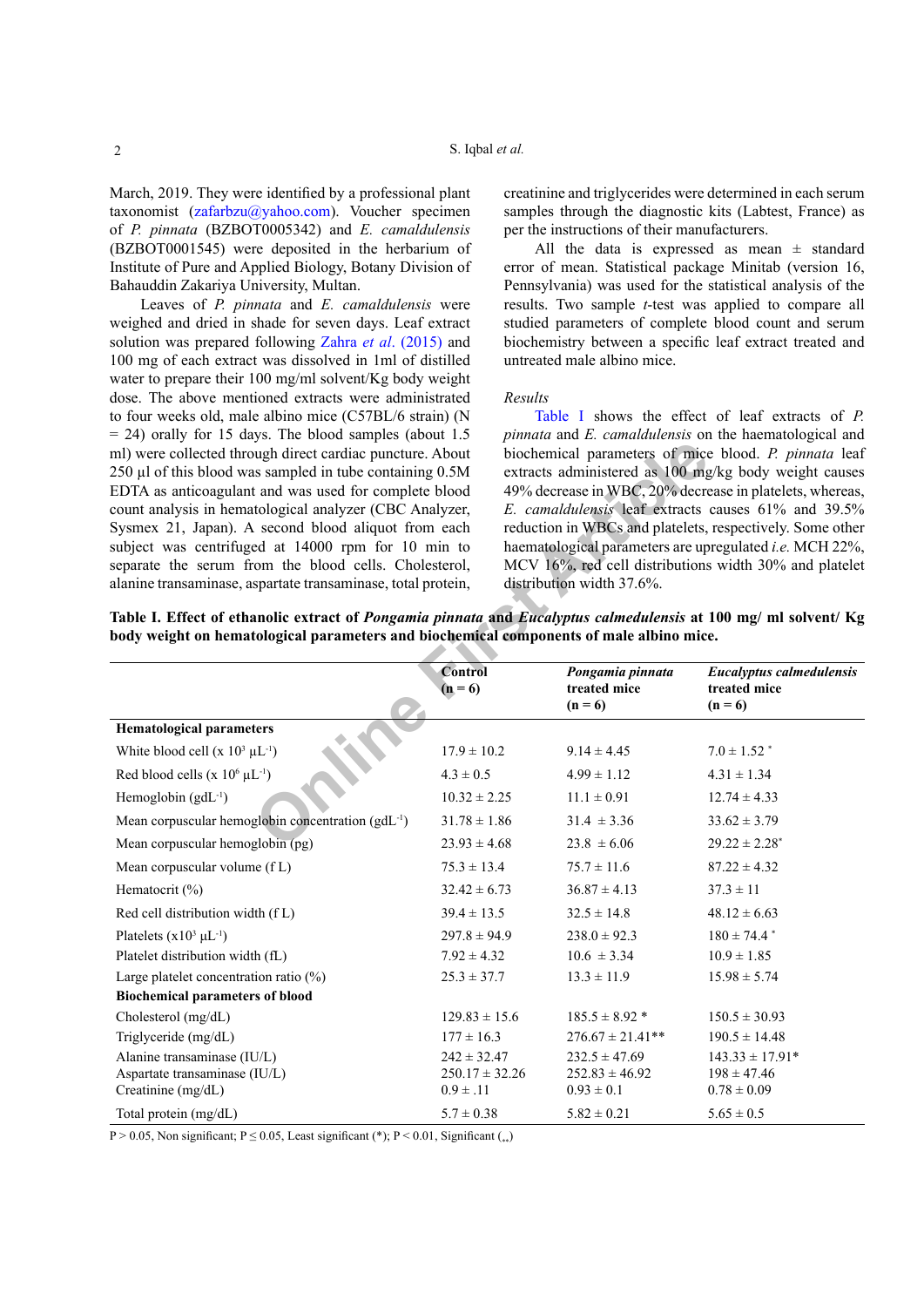[Table I](#page-1-0) shows that cholesterol  $(P = 0.03)$  and triglyceride ( $P = 0.008$ ) levels were significantly elevated (43% and 56%, respectively) in treated male mice orally supplemented with 100 mg/Kg body weight of *P. pinnata* leaf extract as compared with control mice. All other studied serum parameters varied non-significantly ( $P > 0.05$ ) when compared between two experimental treatments.

Analysis of serum parameters indicated that *E. camaldulensis* leaf extract treated mice had significantly decreased alanine transaminase (41%, P = 0.04) concentration than control group. All other studied complete blood count and serum parameters varied non significantly ( $P > 0.05$ ) when compared between leaf extract treated and untreated male mice.

#### *Discussion*

Recently, Akhtar *et al*. (2020) have shown that oral supplementation with ethanolic leaf extract of *Ficus religiosa* had significantly reduced the exploratory behavior, neuromuscular coordination and object recognition capacity of healthy albino mice. This has influenced us to investigate the sub chronic toxicological effects of ethanolic leaf extracts of *P. pinnata* and *E. camaldulensis* in male albino mice.

*e[t](#page-3-7) al.* (2020) have shown that oral<br> **[O](#page-2-3)** chinal conduct the explorator of oil sample, followed by 1,8<br>
cantly reduced the exploratory a significant reduction in white<br>
unlar coordination and object serum [A](#page-3-7)LT concentration It has been reported that *P. pinnata* has rich chemical composition that includes alkaloids like demethoxykanugin, gamatay, glabrin, glabrosaponin, kanjone, kaempferol, karangin, kanugin, quercitin, pinnatin, neoglabrin, pongamol, pongapin, b-sitosterol, saponin and tanni with a large range of biochemical activities [\(Usharani](#page-3-3) *et al*., 2019). Manurial values of leaves are: nitrogen 1.16, phosphorus 0.14, potash 0.49 and lime (CaO) 1.54% (Sangwan *et al*., 2010). During present study, CBC remained unaffected in male mice treated with ethanolic leaf extract of *P. pinnata*. Our results are in agreement with Baki *et al*. (2007) as they did not observe any significant change in CBC of rats treated with 300 μg/day of pongamol (seed extract of *P. pinnata*) for consecutive 14 days. They also reported no effect of this dose on studied serum parameters which is contradictory to our observations as we had observed elevated cholesterol and triglyceride levels in mice exposed to leaf extract of *P. pinnata.* The higher levels of serum cholesterol are in line with the increased triglyceride synthesis in male albino mice during present study as triglycerides are among the building blocks of cholesterol. Elevated triglyceride and cholesterol levels are directly associated with cardiovascular diseases and are valuable indicators of hypertension and atherosclerosis ([Sarwar](#page-3-5) *et al*., 2007). These higher cholesterol and triglyceride concentrations may have an overall negative impact on the health of subjects and need to be explores further. The differences in serum results are probably the different nature of the

applied extracts in two studies as it has been reported that the extracts of various parts of same plant may differ in their chemical composition bring different biochemical response in experimental subjects (Zahra *et al*[., 2015](#page-3-2)).

Chemical composition of *E. camaldulensis* revealed that it contains several vital compounds including p-cymene, 1,8-cineole, β-phellandrene, spathulenol, cryptone aldehydes, cuminal, uncommon, phellandral, α-phellandrene, β-phellandrene 5-Hydroxy-7, 40-dimethoxyflavone and 5- hydroxy-7,40-dimethoxy-8 methylflavone have a variety of biochemical reactions in living systems (Barra *et al*[., 2010\)](#page-2-4). [Siramon](#page-3-6) *et al*. (2013) had reported that essential oil yields of *E. camaldulensis* leaves ranged from 1.07% to 2.23% based on dry leaves. γ-terpinene were the highest content in the components of oil sample, followed by 1,8-cineole and p-cymene (Siramon *et al*., 2013). During present study, we observed a significant reduction in white blood cells, platelets and serum ALT concentrations while an increase in the mean corpuscular hemoglobin and in male mice treated with *E. camaldulensis* leaf extract. Our results are in agreement with Kabiru *et al.* (2013) who had reported significant decrease in % eosinophils, % basophils, % neutrophils and serum ALT levels in Wistar rats treated with 200mg/ Kg Bodyweight of *E. camaldulensis* leaf extract for three weeks as compared to control group.

#### *Conclusion*

In conclusion, we are reporting that despite of known medical importance of both *P. pinnata* and *E. camaldulensis,* the applied dose of 100 mg/ ml solvent/ Kg of both leaf extracts may have long term effects on complete blood count and serum parameters of male albino mice.

## *Statement of conflict of interest*

The authors have declared no conflict of interests.

#### *References*

- <span id="page-2-2"></span>Akhtar, N., Iqbal, S., Shahzad, M.F., Latif, M. and Iqbal, F., 2020. *Biologia*, **75**: 2295-2300. [https://](https://doi.org/10.2478/s11756-020-00492-0) [doi.org/10.2478/s11756-020-00492-0](https://doi.org/10.2478/s11756-020-00492-0)
- <span id="page-2-3"></span>Baki, M.A., Khan, A.M., Al-Bari, A.A., Mosaddik, A., Sadik, G. and Kamsh, M., 2007. *Res. J. med. Sci.,* **2**: 53-57.
- <span id="page-2-0"></span>Ballal, M., 2011. *Pharmaceut. Rev*., [http://www.](http://www.pharmoinfo.net) [pharmoinfo.net](http://www.pharmoinfo.net)
- <span id="page-2-4"></span>Barra, A., Coroneo, V., Dessi, S., Cabras, P. and Angioni, A., 2010. *Nat. Prod. Commun.,* **5**: 329–335. [https://](https://doi.org/10.1177/1934578X1000500232) [doi.org/10.1177/1934578X1000500232](https://doi.org/10.1177/1934578X1000500232)
- <span id="page-2-1"></span>Islam, F., Khatun, H., Khatun, M., Ali, S.M.M. and Khanam, J.A., 2014. *Pharm. Biol.,* **52**: 281–290.